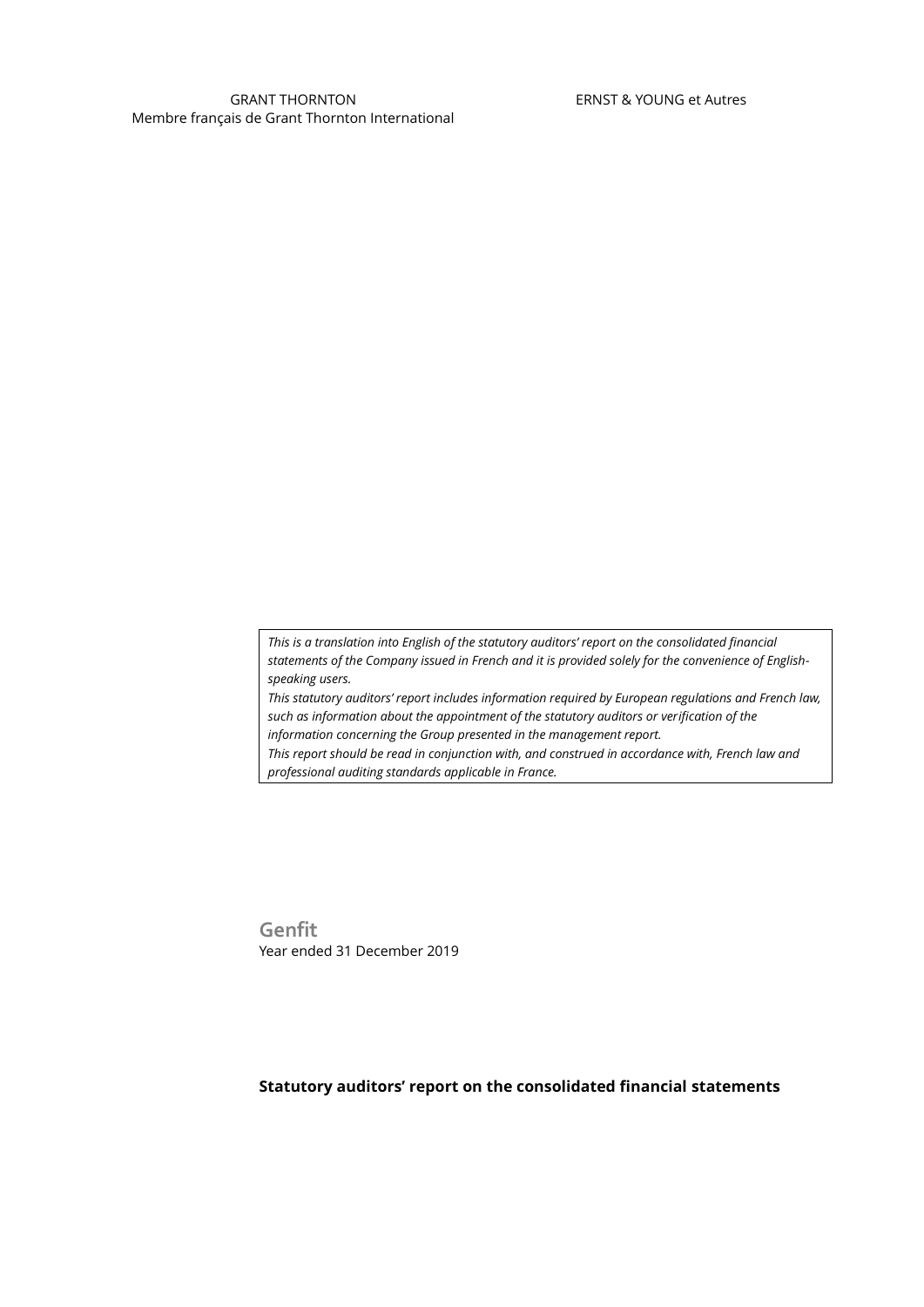#### **GRANT THORNTON**

Membre français de Grant Thornton International 29, rue du Pont 92200 Neuilly-sur-Seine S.A.S. au capital de € 2 297 184 632 013 843 R.C.S. Nanterre

> Commissaire aux Comptes Membre de la compagnie régionale de Versailles

#### **ERNST & YOUNG et Autres**

14, rue du Vieux Faubourg 59042 Lille cedex S.A.S. à capital variable 438 476 913 R.C.S. Nanterre

Commissaire aux Comptes Membre de la compagnie régionale de Versailles

**Genfit** Year ended 31 December 2019

# **Statutory auditors' report on the consolidated financial statements**

To the Annual General Meeting of Genfit,

## **Opinion**

In compliance with the engagement entrusted to us by your annual general meeting, we have audited the accompanying consolidated financial statements of Genfit for the year ended 31 December 2019. These consolidated financial statements were approved by the Board of Directors on 20 May 2020, on the basis of the information available at that date, in the evolving context of the health crisis related to Covid-19.

In our opinion, the consolidated financial statements give a true and fair view of the assets and liabilities and of the financial position of the Group as at 31 December 2019 and of the results of its operations for the year then ended in accordance with International Financial Reporting Standards as adopted by the European Union.

The audit opinion expressed above is consistent with our report to the Audit Committee.

## **Basis for Opinion**

## **Audit Framework**

We conducted our audit in accordance with professional standards applicable in France. We believe that the audit evidence we have obtained is sufficient and appropriate to provide a basis for our opinion.

Our responsibilities under those standards are further described in the *Statutory Auditors' Responsibilities for the Audit of the Consolidated Financial Statements* section of our report.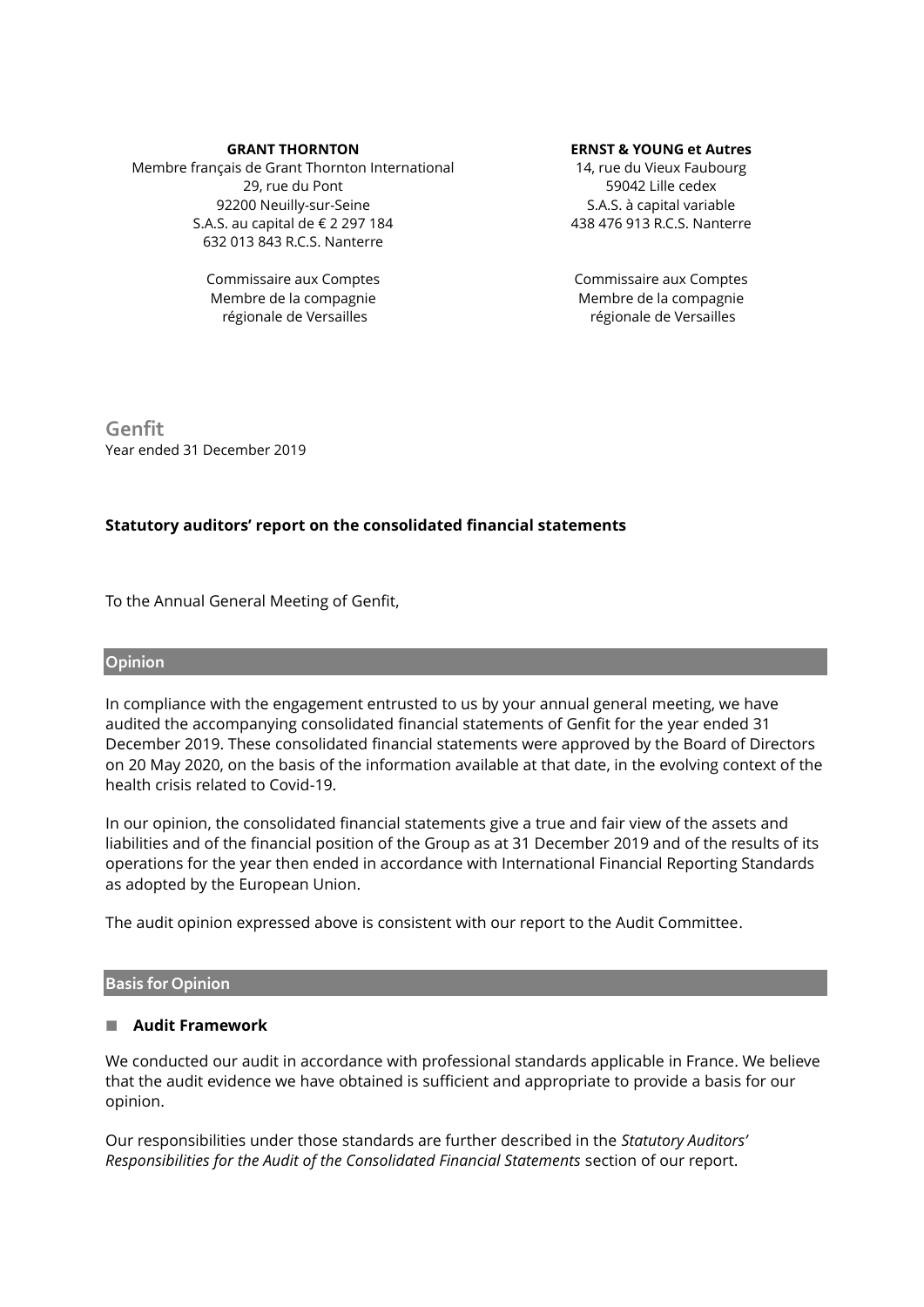## **Independence**

We conducted our audit engagement in compliance with independence rules applicable to us, for the period from 1 January 2019 to the date of our report, and specifically we did not provide any prohibited non-audit services referred to in Article 5(1) of Regulation (EU) No. 537/2014 or in the French Code of Ethics for Statutory Auditors *(Code de déontologie de la profession de commissaire aux comptes)*.

## **Emphasis of Matter**

We draw attention to the matters set out in the following notes to the consolidated financial statements:

- Note 6.4.7.2 "Application of the new standard IFRS 16" which describes the application, as from 1 January 2019, of IFRS 16 "Leases";
- Note 6.28 "Events after the reporting period" relating to the publication of the main preliminary results of the interim analysis of the RESOLV-IT Phase 3 trial.

Our opinion is not modified in respect of these matters.

## **Justification of Assessments – Key Audit Matters**

In accordance with the requirements of Articles L.823-9 and R.823-7 of the French Commercial Code *(Code de commerce)* relating to the justification of our assessments, we inform you of the key audit matters relating to risks of material misstatement that, in our professional judgment, were of most significance in our audit of the consolidated financial statements of the current period, as well as how we addressed those risks.

These matters were addressed in the context of our audit of the consolidated financial statements as a whole, and in forming our opinion thereon, and we do not provide a separate opinion on specific items of the consolidated financial statements.

# ■ Completeness of subcontracted research and development activities (clinical studies)

| Key audit matter                                                                                                                                                                                                                                                                                                                                                                                                            | Our response                                                                                                                                                                                                                                                                                                                                                                                                         |
|-----------------------------------------------------------------------------------------------------------------------------------------------------------------------------------------------------------------------------------------------------------------------------------------------------------------------------------------------------------------------------------------------------------------------------|----------------------------------------------------------------------------------------------------------------------------------------------------------------------------------------------------------------------------------------------------------------------------------------------------------------------------------------------------------------------------------------------------------------------|
| As stated in Note 6.19 to the consolidated financial<br>statements, research and development services<br>including the production of active ingredients and<br>therapeutic units are subcontracted to third parties<br>for regulatory reasons. The costs involved mainly<br>concern the clinical and pre-clinical trials that are<br>necessary for the development of Genfit's drug<br>candidates and biomarker candidates. | We obtained an understanding of the processes in<br>place for the monitoring of the costs of the<br>subcontracted research and development activities<br>and for the calculation of the accrual for the year<br>ended, based on the contracts signed with<br>subcontractors, the invoicing booked, and the<br>estimate of the services performed at closing date.<br>This understanding was obtained mainly through: |
| These costs are representative of Genfit's level of<br>activity and represent a significant proportion of the<br>operating expenses in the company's financial<br>statements.                                                                                                                                                                                                                                               | interviews with the process owners,<br>▶<br>the performance of walkthroughs,<br>▶                                                                                                                                                                                                                                                                                                                                    |
|                                                                                                                                                                                                                                                                                                                                                                                                                             | the identification of the main controls in place.<br>▶                                                                                                                                                                                                                                                                                                                                                               |
| As at 31 December 2019, research and development<br>services are being subcontracted. The company<br>must determine the related accrual.                                                                                                                                                                                                                                                                                    | We obtained the progress reports from the main<br>subcontractors for the clinical trials and we                                                                                                                                                                                                                                                                                                                      |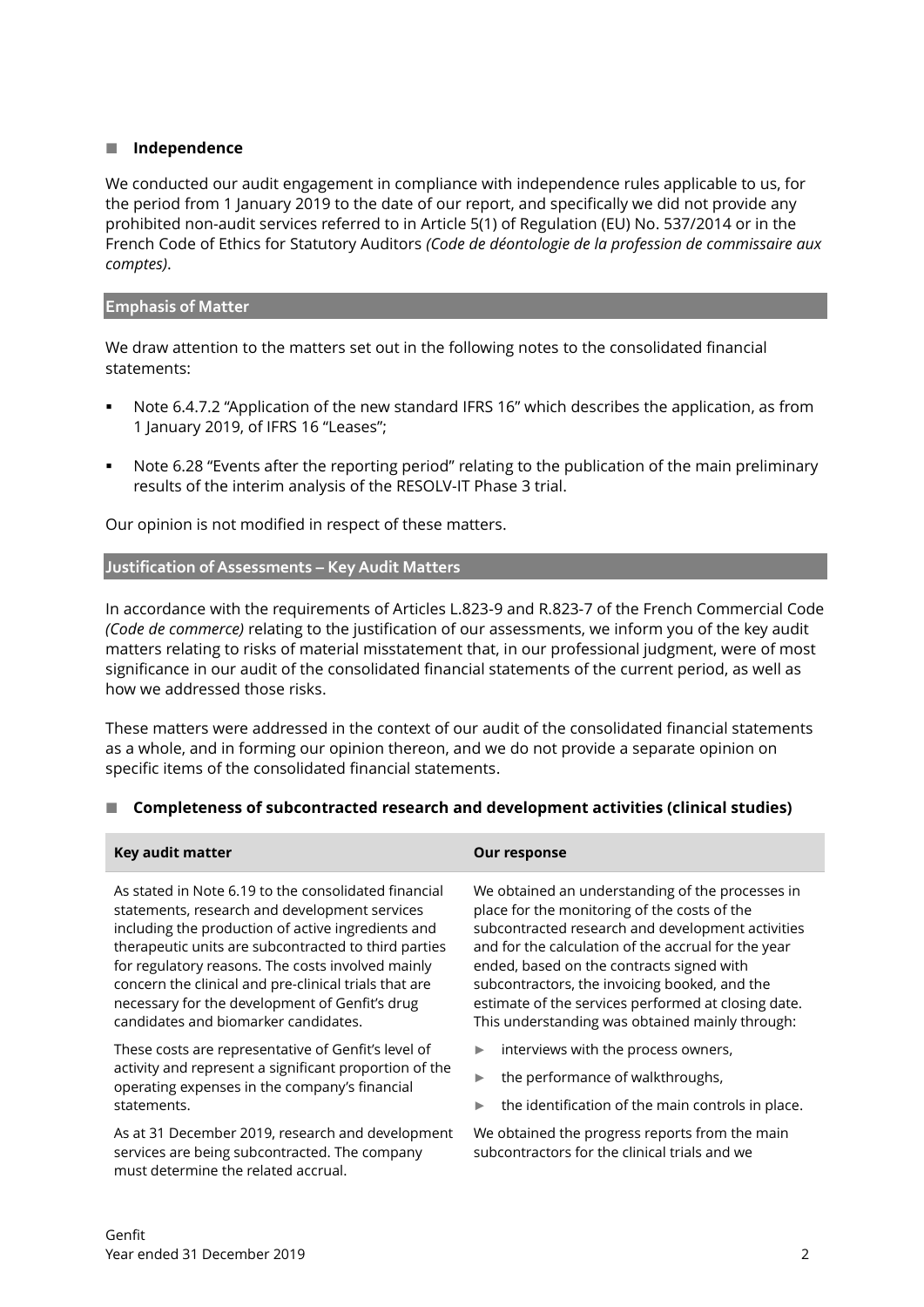We therefore considered this to be a key audit matter.

compared them with the company's documentation used for the recognition of expenses and accruals.

We performed analytical procedures in order to assess the consistency of the trend in the amounts recognized, in view of the progress status of the research and development projects as a whole, the total amount budgeted, and the allocation by supplier.

We performed tests using sampling techniques in order to reconcile the amounts of the estimates with the underlying evidence (contract information, invoices, and progress reports).

## ■ Revenue recognition: identification of the performance obligation and allocation of **revenue (Terns Pharmaceuticals agreement)**

### **Risk identified Our response**

As stated in Notes 6.2.2 and 6.4.4.2 to the consolidated financial statements, the company has signed a licence and collaboration agreement with Terns Pharmaceuticals, granting the latter the right to develop, register and market Elafibranor in Greater China (Mainland China, Hong-Kong, Macau and Taiwan).

In this respect, Genfit has received an initial payment of USD35m and will be eligible to receive up to USD193m according to the forthcoming clinical, regulatory and commercial stages. The company has accounted for this agreement in accordance with IFRS 15 "Revenue from Contracts with Customers".

According to IFRS 15, the company is required to exercise judgment to determine Genfit's performance obligations under this agreement and then to allocate the revenue to the performance obligations identified.

We therefore considered this to be a key audit matter.

We obtained an understanding of the process in place to identify Genfit's performance obligations under the Terns Pharmaceuticals agreement and to allocate the revenue to the various performance obligations.

For that purpose, we notably:

- ► conducted interviews with Management and those concerned by the accounting process relating to this agreement, and compared it to current industry practices;
- examined the analysis performed by the company on the identification of the performance obligations and the allocation of revenue based on the Terns Pharmaceuticals agreement.

We analyzed the allocation of the company's revenue in respect of the Terns Pharmaceuticals agreement and the various performance obligations, in order to determine their relevance.

Lastly, we examined the information disclosed by the company in order to determine whether it is sufficient and appropriate under IFRS 15.

### **Specific verifications**

We have also performed, in accordance with professional standards applicable in France, the specific verifications required by laws and regulations of the information relating to the Group given in the Board of Directors' management report, as approved on 20 May 2020. Regarding any events that occurred and facts that became known after the date of the approval of the management report, relating to the effects of the Covid-19 crisis, Management has informed us that such events and facts will be communicated at the annual general meeting called to approve the financial statements.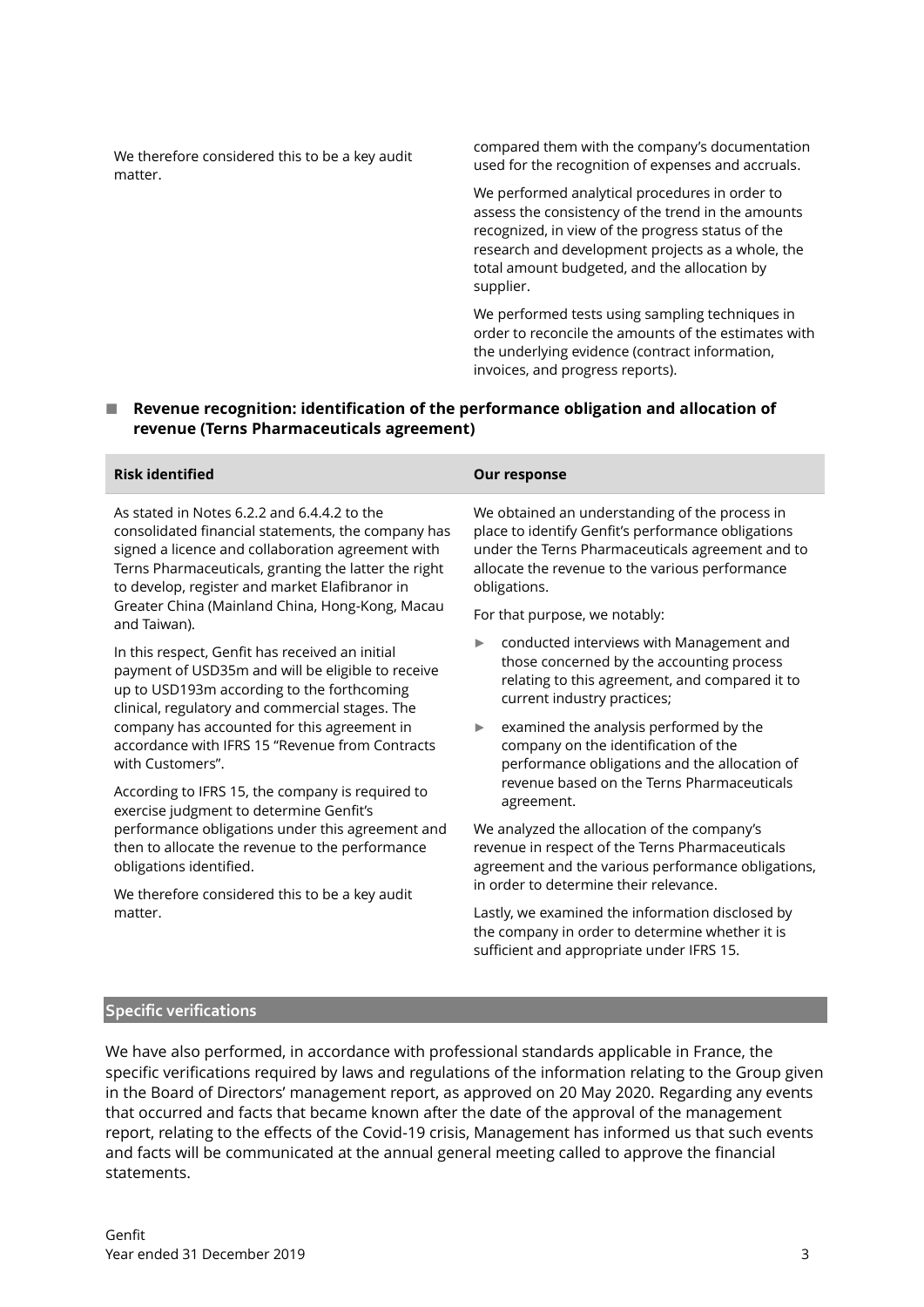We have no matters to report as to the fair presentation and consistency of this information with the consolidated financial statements.

## **Report on Other Legal and Regulatory Requirements**

## **Appointment of the Statutory Auditors**

We were appointed as statutory auditors of Genfit by the annual general meeting held on 20 June 2014 for GRANT THORNTON and on 26 June 2012 for ERNST & YOUNG et Autres.

As at 31 December 2019, GRANT THORNTON was in its 6<sup>th</sup> year and ERNST & YOUNG et Autres in its  $8^{\text{th}}$  year of total uninterrupted engagement (which includes six years since securities of the Company were admitted to trading on a regulated market).

**Responsibilities of Management and Those Charged with Governance for the Consolidated Financial Statements**

Management is responsible for the preparation and fair presentation of the consolidated financial statements in accordance with International Financial Reporting Standards as adopted by the European Union and for such internal control as management determines is necessary to enable the preparation of consolidated financial statements that are free from material misstatement, whether due to fraud or error.

In preparing the consolidated financial statements, management is responsible for assessing the Company's ability to continue as a going concern, disclosing, as applicable, matters related to going concern and using the going concern basis of accounting unless it is expected to liquidate the Company or to cease operations.

The Audit Committee is responsible for monitoring the financial reporting process and the effectiveness of internal control and risk management systems and where applicable, its internal audit, regarding the accounting and financial reporting procedures.

The financial statements were approved by the Board of Directors.

**Statutory Auditors' Responsibilities for the Audit of the Consolidated Financial Statements**

## **Objectives and audit approach**

Our role is to issue a report on the consolidated financial statements. Our objective is to obtain reasonable assurance about whether the consolidated financial statements as a whole are free from material misstatement. Reasonable assurance is a high level of assurance, but is not a guarantee that an audit conducted in accordance with professional standards will always detect a material misstatement when it exists. Misstatements can arise from fraud or error and are considered material if, individually or in the aggregate, they could reasonably be expected to influence the economic decisions of users taken on the basis of these consolidated financial statements.

As specified in Article L.823-10-1 of the French Commercial Code (*Code de commerce*), our statutory audit does not include assurance on the viability of the Company or the quality of management of the affairs of the Company.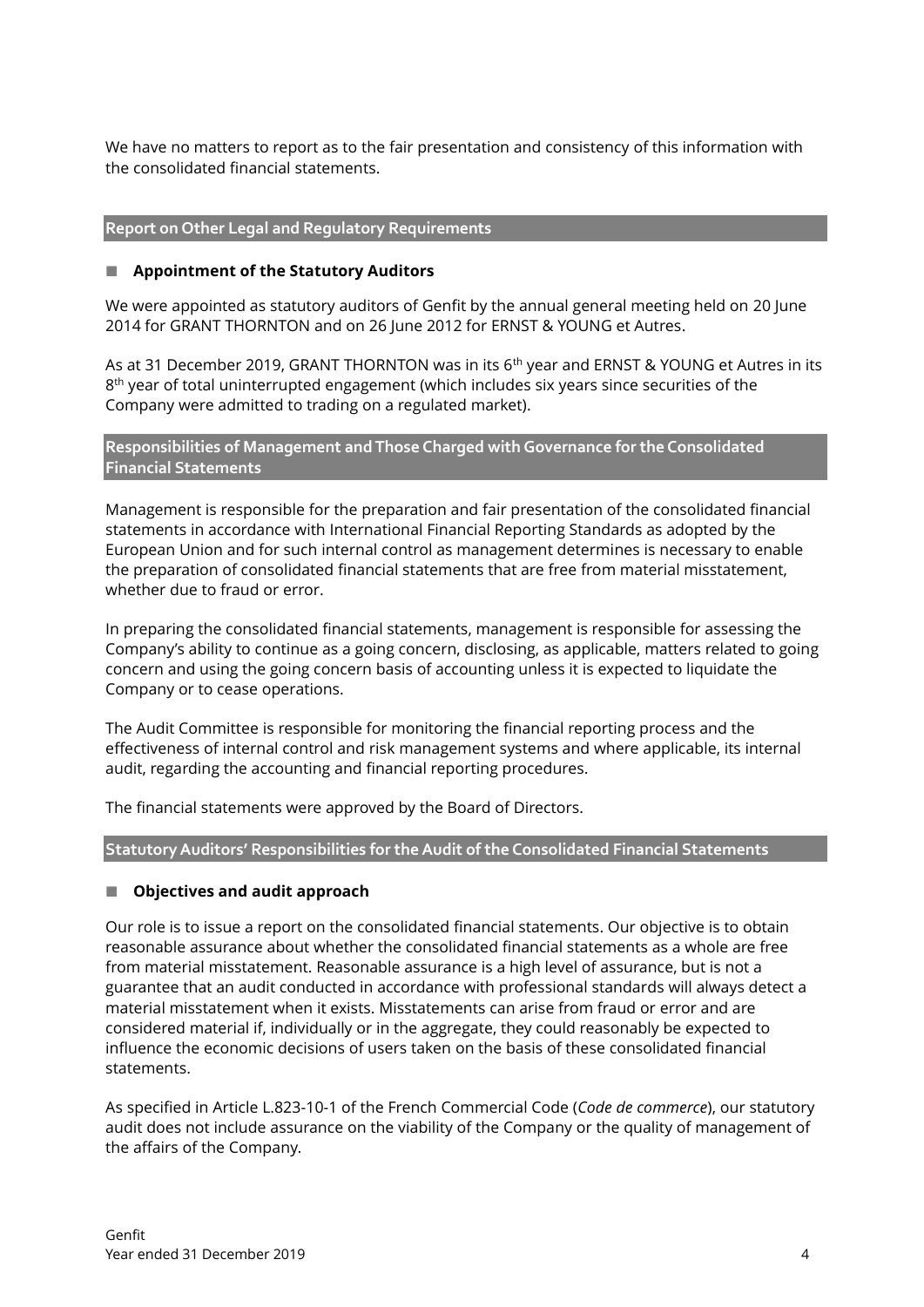As part of an audit conducted in accordance with professional standards applicable in France, the statutory auditor exercises professional judgment throughout the audit and furthermore:

- Identifies and assesses the risks of material misstatement of the consolidated financial statements, whether due to fraud or error, designs and performs audit procedures responsive to those risks, and obtains audit evidence considered to be sufficient and appropriate to provide a basis for his opinion. The risk of not detecting a material misstatement resulting from fraud is higher than for one resulting from error, as fraud may involve collusion, forgery, intentional omissions, misrepresentations, or the override of internal control.
- ► Obtains an understanding of internal control relevant to the audit in order to design audit procedures that are appropriate in the circumstances, but not for the purpose of expressing an opinion on the effectiveness of the internal control.
- ► Evaluates the appropriateness of accounting policies used and the reasonableness of accounting estimates and related disclosures made by management in the consolidated financial statements.
- ► Assesses the appropriateness of management's use of the going concern basis of accounting and, based on the audit evidence obtained, whether a material uncertainty exists related to events or conditions that may cast significant doubt on the Company's ability to continue as a going concern. This assessment is based on the audit evidence obtained up to the date of his audit report. However, future events or conditions may cause the Company to cease to continue as a going concern. If the statutory auditor concludes that a material uncertainty exists, there is a requirement to draw attention in the audit report to the related disclosures in the consolidated financial statements or, if such disclosures are not provided or inadequate, to modify the opinion expressed therein.
- ► Evaluates the overall presentation of the consolidated financial statements and assesses whether these statements represent the underlying transactions and events in a manner that achieves fair presentation.
- ► Obtains sufficient appropriate audit evidence regarding the financial information of the entities or business activities within the Group to express an opinion on the consolidated financial statements. The statutory auditor is responsible for the direction, supervision and performance of the audit of the consolidated financial statements and for the opinion expressed on these consolidated financial statements.

# ■ Report to the Audit Committee

We submit to the Audit Committee a report which includes in particular a description of the scope of the audit and the audit program implemented, as well as the results of our audit. We also report significant deficiencies, if any, in internal control regarding the accounting and financial reporting procedures that we have identified.

Our report to the Audit Committee includes the risks of material misstatement that, in our professional judgment, were of most significance in the audit of the consolidated financial statements of the current period and which are therefore the key audit matters that we are required to describe in this report.